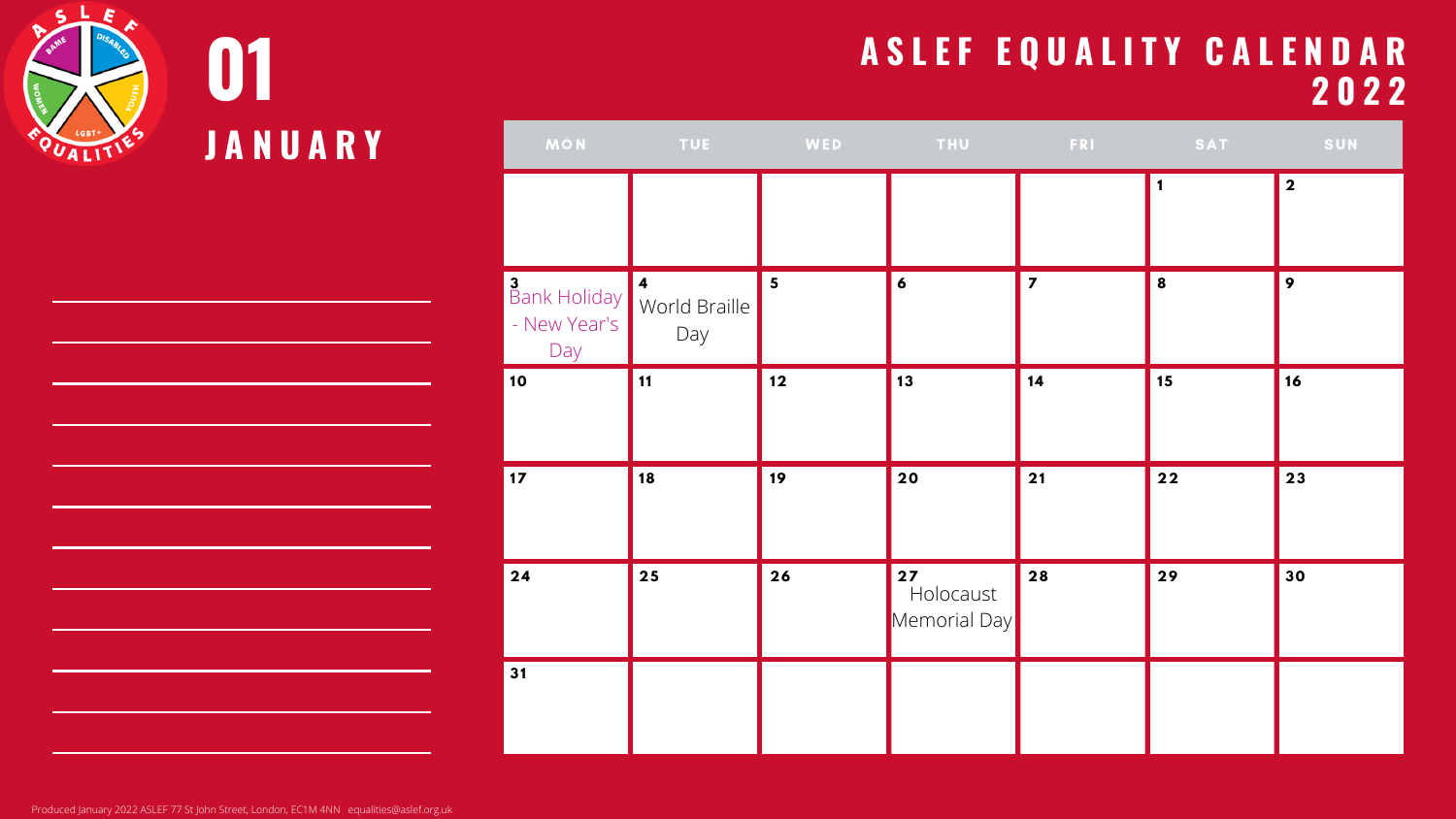

#### **LGBT+ History Month 01-28**

| <b>MON</b>              | <b>TUE</b>                                              | WED              | <b>THU</b>                          | <b>FRI</b>                                            | <b>SAT</b>     | <b>SUN</b>                           |
|-------------------------|---------------------------------------------------------|------------------|-------------------------------------|-------------------------------------------------------|----------------|--------------------------------------|
|                         | $\mathbf 1$                                             | $\boldsymbol{2}$ | $\mathbf{3}$<br>Time to Talk<br>Day | $\overline{\mathbf{4}}$<br>World<br><b>Cancer Day</b> | $5\phantom{1}$ | $\boldsymbol{6}$                     |
| $\overline{\mathbf{z}}$ | 8                                                       | 9                | 10                                  | 11                                                    | $12$           | 13                                   |
|                         | <b>Sexual Abuse &amp; Violence Awarenss Week 7 - 13</b> |                  |                                     |                                                       |                |                                      |
| 14                      | 15                                                      | 16               | 17                                  | 18                                                    | 19             | 20<br>World Day of<br>Social Justice |
| 21                      | $22$                                                    | 23               | 24                                  | 25                                                    | 26             | 27                                   |
| 28                      |                                                         |                  |                                     |                                                       |                |                                      |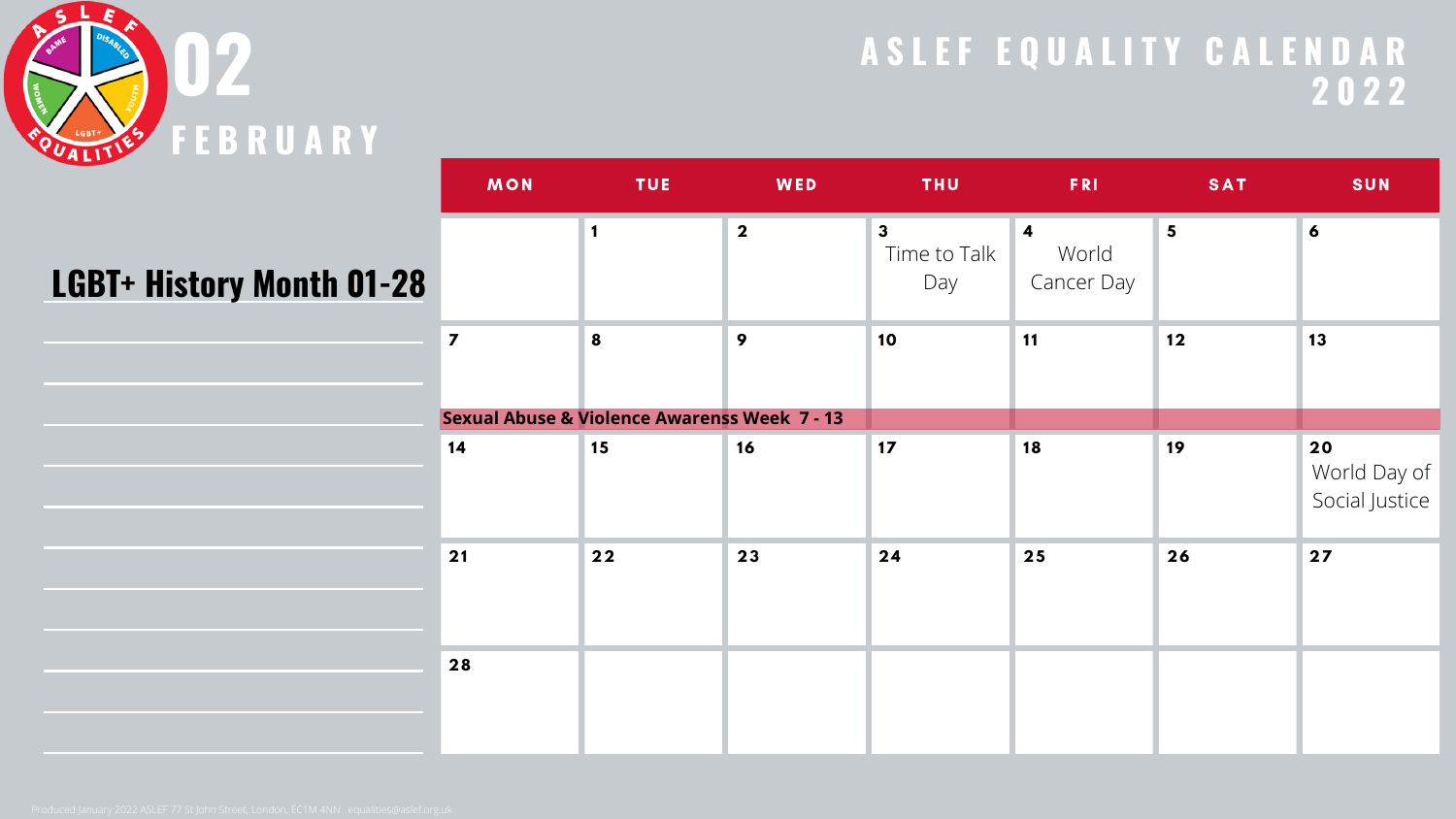

| <b>MON</b>                                                                                         | <b>TUE</b>                                              | WED                                                  | <b>THU</b>                                              | <b>FRI</b> | SAT | SUN       |
|----------------------------------------------------------------------------------------------------|---------------------------------------------------------|------------------------------------------------------|---------------------------------------------------------|------------|-----|-----------|
|                                                                                                    |                                                         | $\overline{\mathbf{2}}$                              | $\overline{3}$<br>World<br>Hearing Day                  | <b>14</b>  | 5   | 6         |
| $\overline{7}$                                                                                     | 8<br>International<br>Women's<br>Day                    | 9<br>TUC Women's Conference 9 -11                    | 10                                                      | 11         | 12  | <b>13</b> |
| 14                                                                                                 | 15                                                      | 16 <br>Disabled<br>Access Day                        | $\vert$ 17                                              | 18         | 19  | 20        |
| <b>21</b><br><b>International Day</b><br>for the Elimination<br>of Racial<br><b>Discrimination</b> | $\boxed{22}$<br>TUC Disabled Worker's Conference 21 -23 | 23<br><b>Neurodiversity Celebration Week 21 - 27</b> | 24                                                      | 25         | 26  | 27        |
| 28                                                                                                 | 29<br><b>World Autism Acceptance Week 28/03 - 03/04</b> | 30                                                   | 31<br>International<br>Transgender<br>Day of Visability |            |     |           |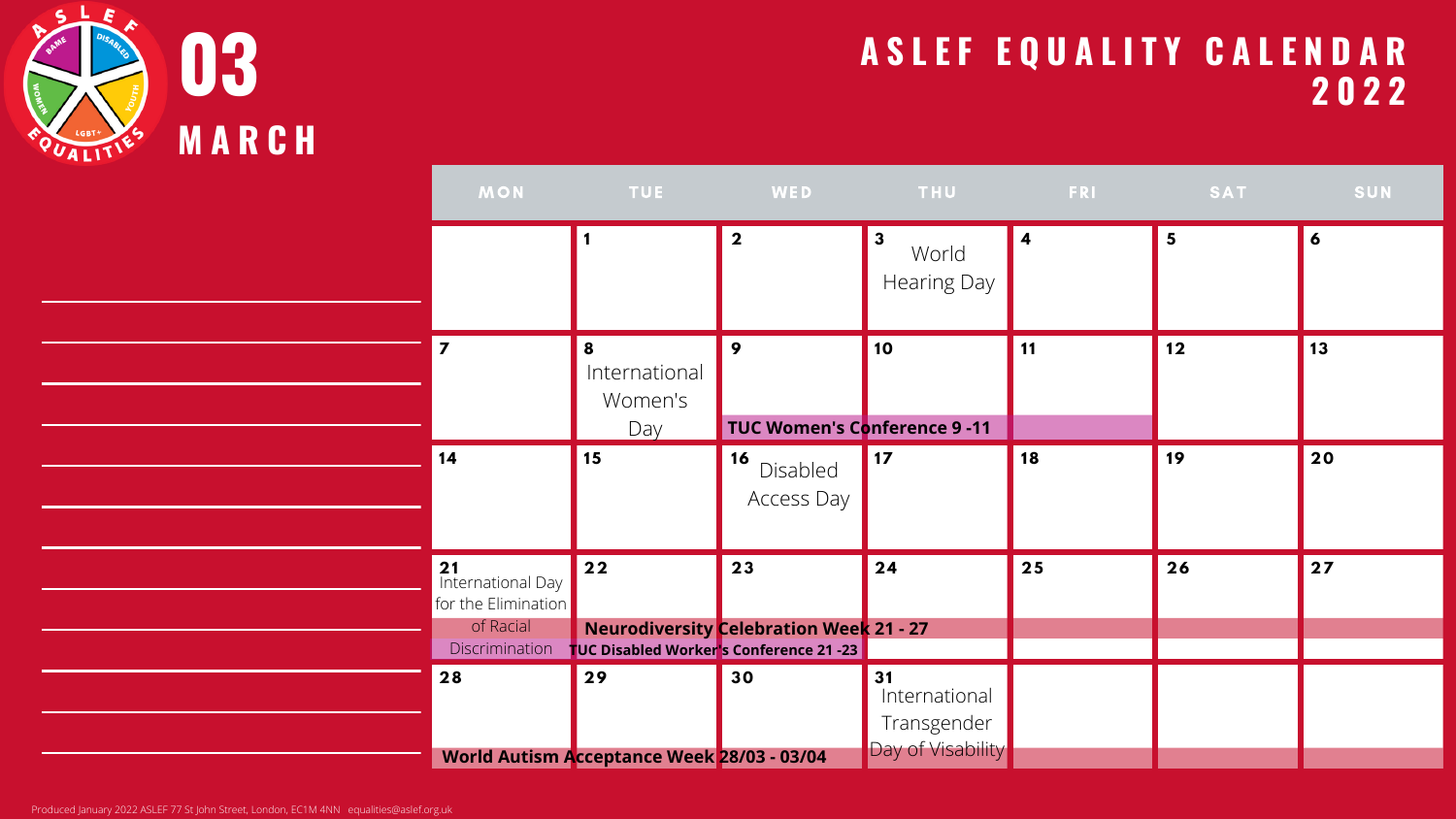

| <b>MON</b>                            | <b>TUE</b>                                        | <b>WED</b> | <b>THU</b>                     | <b>FRI</b>                                 | <b>SAT</b>                      | <b>SUN</b>                              |
|---------------------------------------|---------------------------------------------------|------------|--------------------------------|--------------------------------------------|---------------------------------|-----------------------------------------|
|                                       |                                                   |            |                                | 1                                          | 2 World Autism<br>Awareness Day | $\boldsymbol{3}$                        |
|                                       | <b>World Autism Acceptance Week 28/03 - 03/04</b> |            |                                |                                            |                                 | <b>TUC Young Workers Conference 2-3</b> |
| $\overline{\mathbf{4}}$               | $5\phantom{1}$                                    | 6          | $\overline{\mathbf{z}}$        | 8                                          | 9                               | 10                                      |
|                                       |                                                   |            |                                |                                            |                                 |                                         |
|                                       |                                                   |            |                                |                                            |                                 |                                         |
| 11                                    | 12                                                | 13         | 14                             | 15<br><b>Bank Holiday</b><br>- Good Friday | 16                              | $17$                                    |
|                                       |                                                   |            |                                |                                            |                                 |                                         |
| 18<br>Bank Holiday -<br>Easter Monday | 19                                                | 20         | 21                             | 22<br>Stephen<br>Lawrence Day              | 23                              | 24                                      |
| 25                                    | 26<br>Lesbian<br><b>Visibility Day</b>            | 27         | 28<br>Workers'<br>Memorial Day | 29                                         | 30                              |                                         |
|                                       | <b>Lesbian Visibility Week 26/4 - 2/5</b>         |            |                                |                                            |                                 |                                         |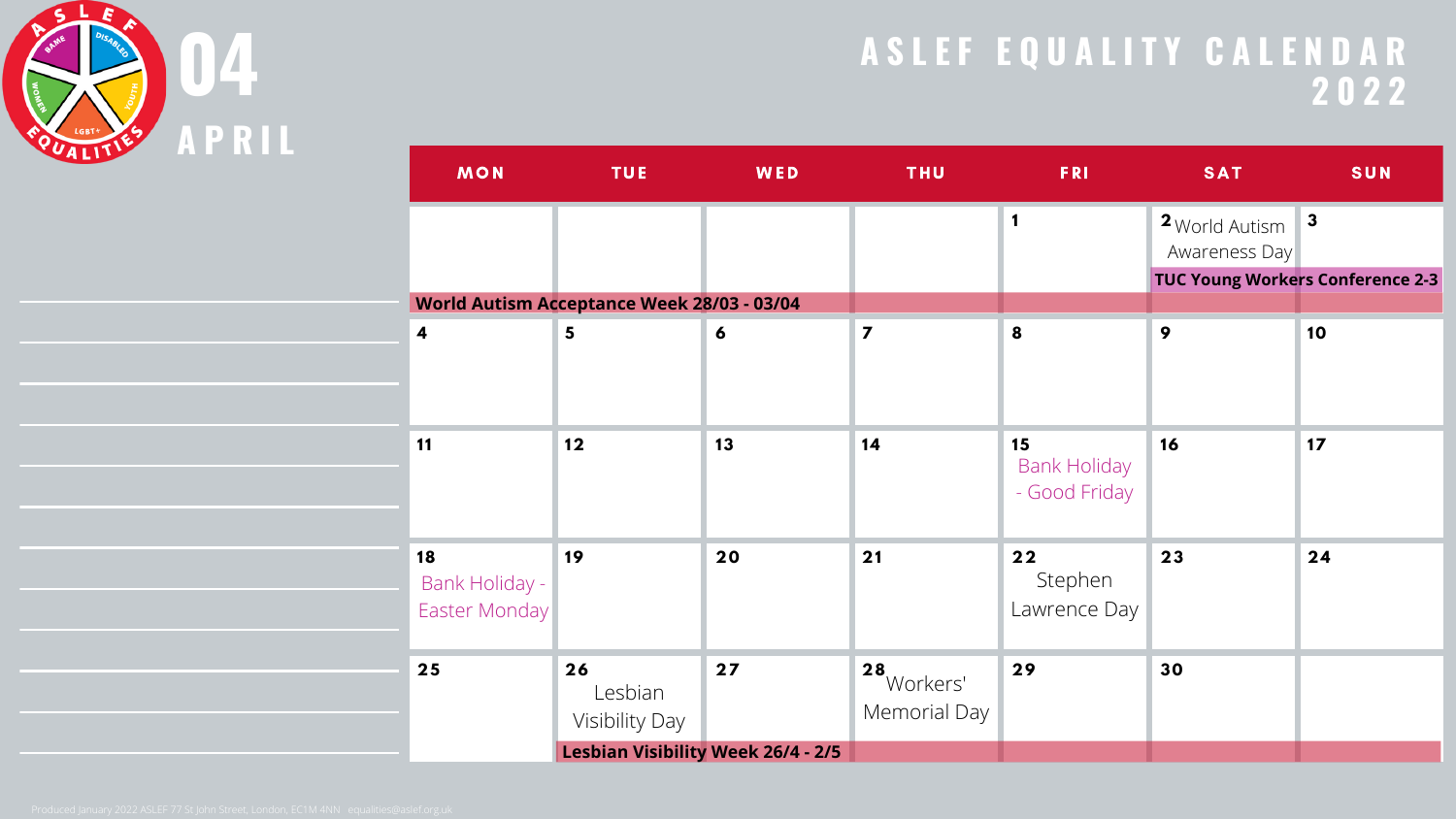| 05                                                   |                           |                                                                                                                                                                  |                                                |                                             |            | ASLEF EQUALITY CALENDAR                 | 2022                                             |
|------------------------------------------------------|---------------------------|------------------------------------------------------------------------------------------------------------------------------------------------------------------|------------------------------------------------|---------------------------------------------|------------|-----------------------------------------|--------------------------------------------------|
| <b>MAY</b>                                           | <b>MON</b>                | <b>TUE</b>                                                                                                                                                       | <b>WED</b>                                     | <b>THU</b>                                  | <b>FRI</b> | <b>SAT</b>                              | <b>SUN</b>                                       |
|                                                      |                           |                                                                                                                                                                  |                                                |                                             |            |                                         | 1 International<br>Family<br><b>Equality Day</b> |
| <b>Mental Health Awareness</b><br><b>Month 01-31</b> | Bank Holiday -<br>May Day | $\overline{\mathbf{3}}$                                                                                                                                          |                                                | 5                                           | 6          | <b>TUC Black Workers Conference 6-8</b> | 8                                                |
|                                                      | 9                         | 10                                                                                                                                                               | <b>Deaf Awareness Week 4 - 9</b><br>$\vert$ 11 | 12                                          | 13         | 14                                      | $\vert$ 15                                       |
|                                                      |                           | <b>Mental Health Awareness Week 9 - 15</b>                                                                                                                       |                                                |                                             |            |                                         |                                                  |
|                                                      | 16                        | <b>17</b> International Day 18<br>Against Homophobia,<br>Biphobia &<br>Transphobia<br><b>ASLEF Annual Assembly of Delegates (AAD) 2022 - Bournemouth 16 - 20</b> |                                                | 19 Global<br>Accessibility<br>Awareness Day | <b>20</b>  | 21                                      | 22                                               |
|                                                      | 23                        | $\sqrt{24}$                                                                                                                                                      | 25                                             | 26                                          | 27         | 28                                      | 29                                               |
|                                                      | 30                        | 31                                                                                                                                                               |                                                |                                             |            |                                         |                                                  |

Produced January 2022 ASLEF 77 St John Street, London, EC1M 4NN equalities@aslef.org.uk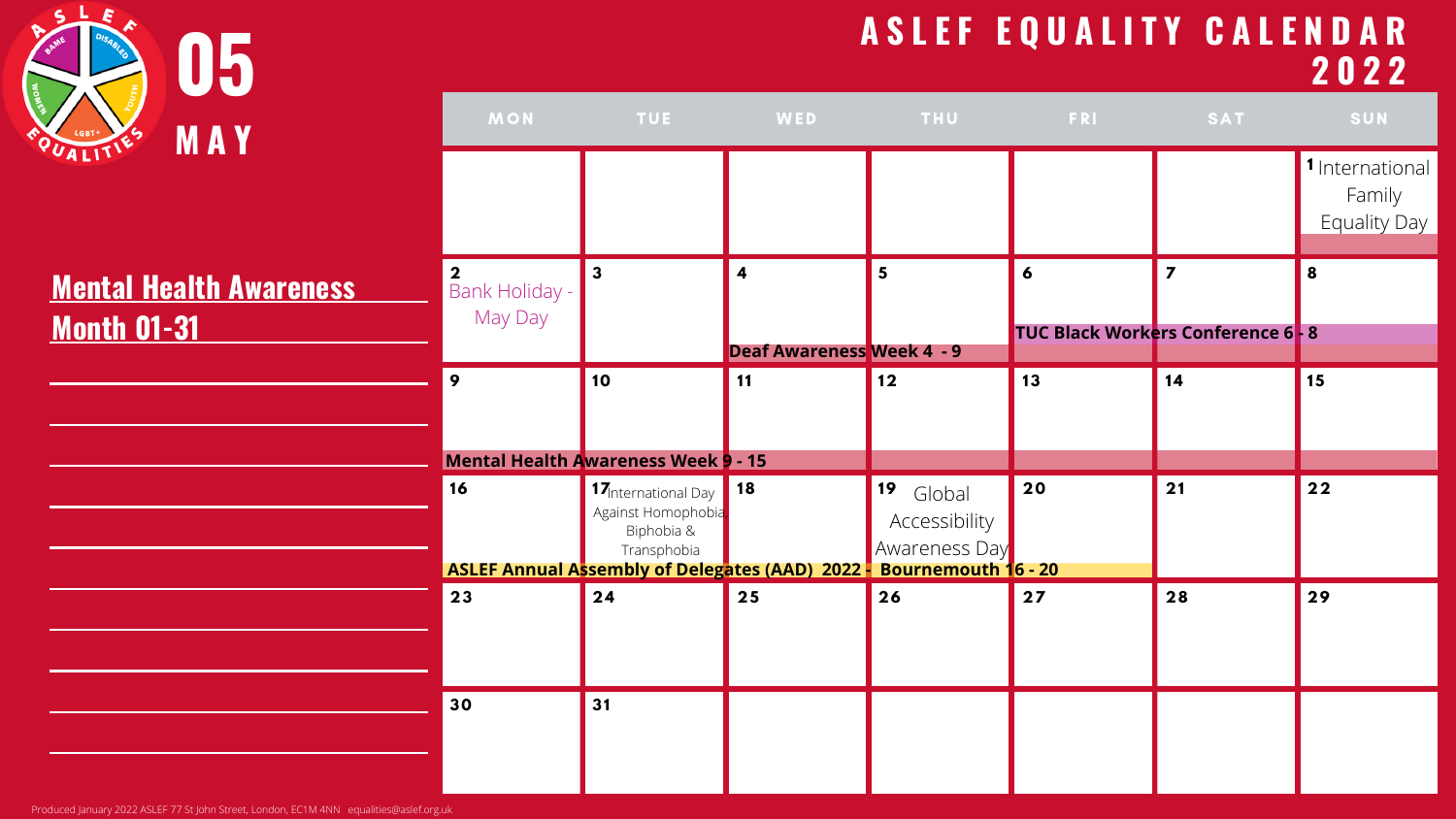

|--|

| <b>MON</b>     | <b>TUE</b>              | <b>WED</b>                                                                    | <b>THU</b>                                          | <b>FRI</b>                                                   | <b>SAT</b>                                | <b>SUN</b>      |
|----------------|-------------------------|-------------------------------------------------------------------------------|-----------------------------------------------------|--------------------------------------------------------------|-------------------------------------------|-----------------|
|                |                         | $\mathbf 1$                                                                   | $\overline{\mathbf{2}}$<br>Bank Holiday -<br>Spring | $\mathbf{3}$<br><b>Bank Holiday -</b><br>Platinum<br>Jubilee | $\overline{\mathbf{4}}$                   | $5\overline{)}$ |
| $\overline{6}$ | $\overline{\mathbf{z}}$ | 8                                                                             | 9                                                   | 10                                                           | <b>11</b>                                 | 12              |
| 13             | 14                      | 15                                                                            | 16                                                  | 17                                                           | 18<br><b>Autistic Pride</b><br>Day        | 19              |
|                |                         |                                                                               |                                                     |                                                              |                                           |                 |
| 20             | 21                      | 22<br>Windrush<br>Day                                                         | 23                                                  | 24                                                           | 25                                        | 26              |
|                |                         |                                                                               |                                                     |                                                              |                                           |                 |
| 27             | 28                      | 29                                                                            | 30                                                  |                                                              |                                           |                 |
|                |                         | <b>Men's Health Week 13 - 19</b><br><b>Learning Disabilities Week 20 - 26</b> |                                                     |                                                              | <b>TUC LGBT+ Conference 30/06 - 01/07</b> |                 |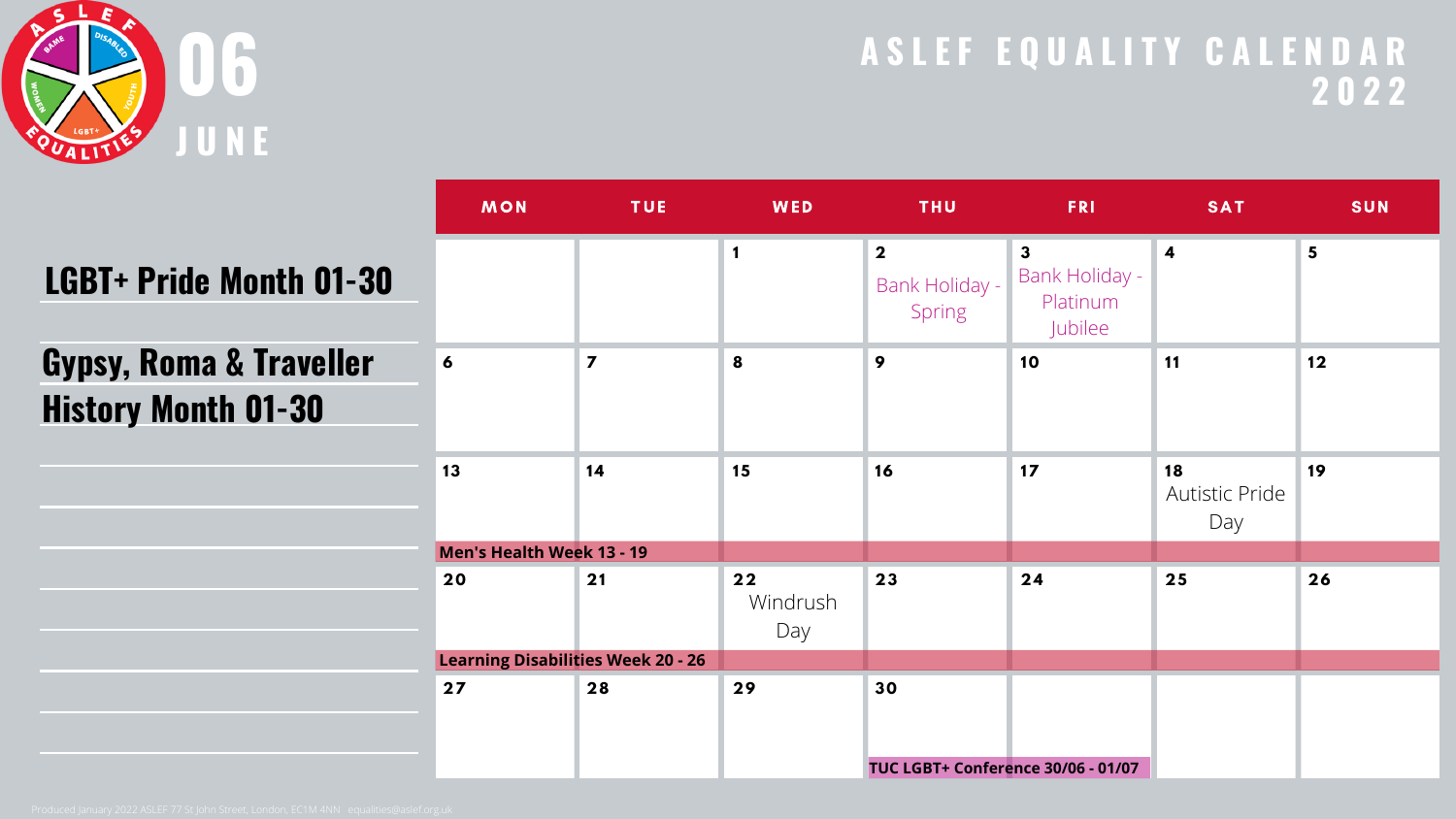

Produced January 2022 ASLEF 77 St John Street, London, EC1M 4NN equalities@aslef.org.uk

| MON                     |    |    |                                    |                                                        | <b>SAT</b>              | SUN                                                       |
|-------------------------|----|----|------------------------------------|--------------------------------------------------------|-------------------------|-----------------------------------------------------------|
|                         |    |    | TUC LGBT+ Conference 30/06 - 01/07 |                                                        | $\overline{\mathbf{2}}$ | $\overline{\mathbf{3}}$                                   |
| $\overline{\mathbf{4}}$ | 5  | 6  | $\overline{\mathbf{z}}$            | 8<br>Durham<br>Miners' Gala                            | 9                       | 10                                                        |
| 11                      | 12 | 13 | 14<br>International<br>Non-Binary  | 15<br>People's Day Tolpuddle Martyrs' Festival 15 - 17 | 16                      | 17<br>International<br>Disability<br><b>Awareness Day</b> |
| 18                      | 19 | 20 | 21                                 | $22$                                                   | 23                      | 24                                                        |
| 25                      | 26 | 27 | 28                                 | 29                                                     | 30                      | 31                                                        |

# **South Asian Heritage Month 18 July - 17 August**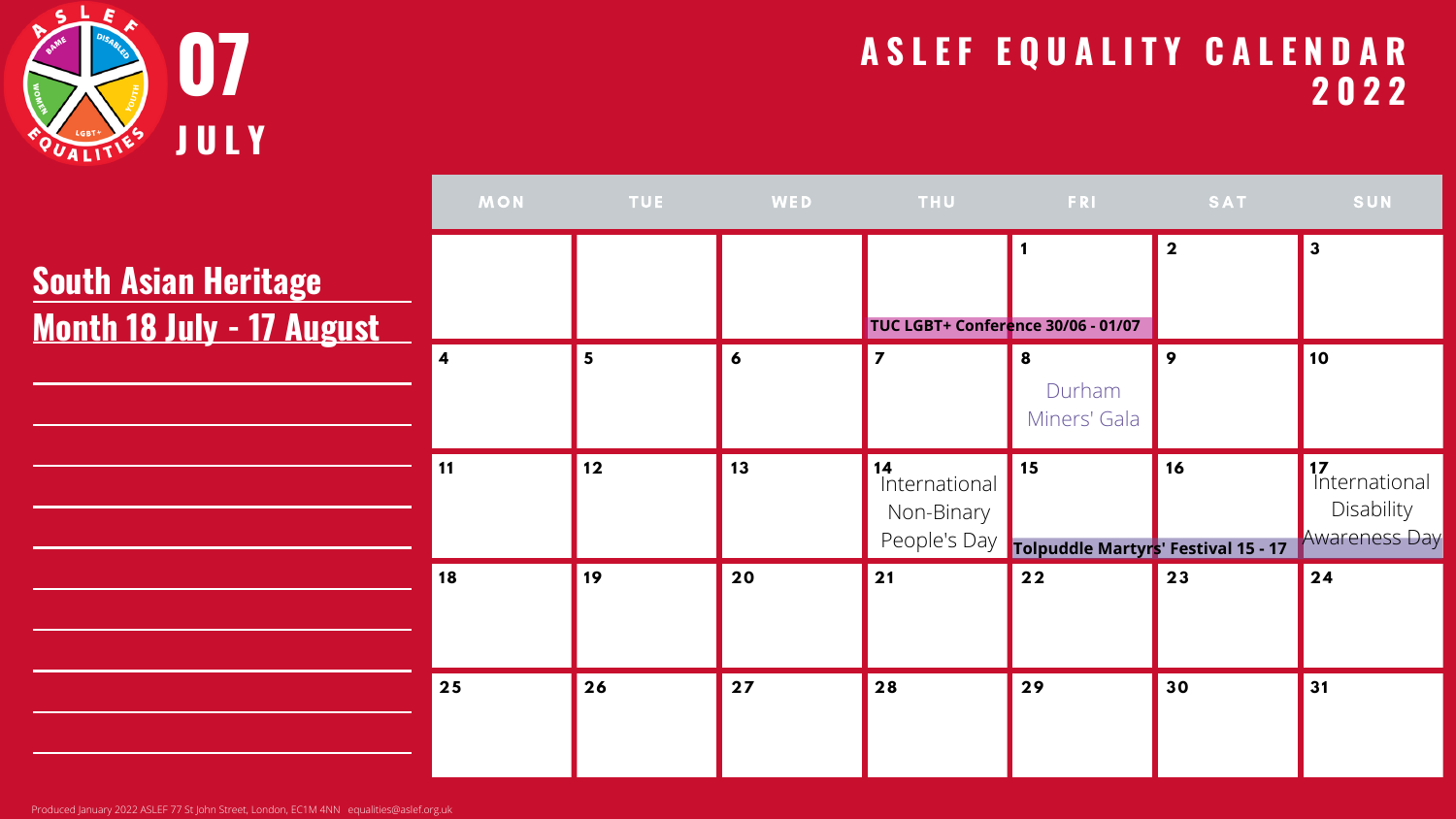

| <b>MON</b>                                                                                                             | <b>TUE</b>                                                                                | WED          | <b>THU</b>              | <b>FRI</b>                       | <b>SAT</b> | <b>SUN</b>              |
|------------------------------------------------------------------------------------------------------------------------|-------------------------------------------------------------------------------------------|--------------|-------------------------|----------------------------------|------------|-------------------------|
| $\mathbf 1$                                                                                                            | $\overline{\mathbf{2}}$                                                                   | $\mathbf{3}$ | $\overline{\mathbf{4}}$ | $\overline{\mathbf{5}}$          | 6          | $\overline{\mathbf{z}}$ |
| 8                                                                                                                      | 9                                                                                         | 10           | <b>11</b>               | 12<br>International<br>Youth Day | 13         | 14                      |
| 15                                                                                                                     | 16                                                                                        | $17$         | 18                      | 19                               | 20         | 21                      |
| 2 <sub>2</sub> International Day<br>Commemorating the<br>Victims of Acts of<br>Violence Based on<br>Religion or Belief | 23<br>International Day for<br>the Remembrance of<br>the Slave Trade and<br>its Abolition | 24           | 25                      | 26                               | 27         | 28                      |
| 29<br><b>Bank Holiday -</b><br>Summer                                                                                  | 30<br>Grief<br>Awareness<br>Day                                                           | 31           |                         |                                  |            |                         |

# **South Asian Heritage Month 18 July - 17 August**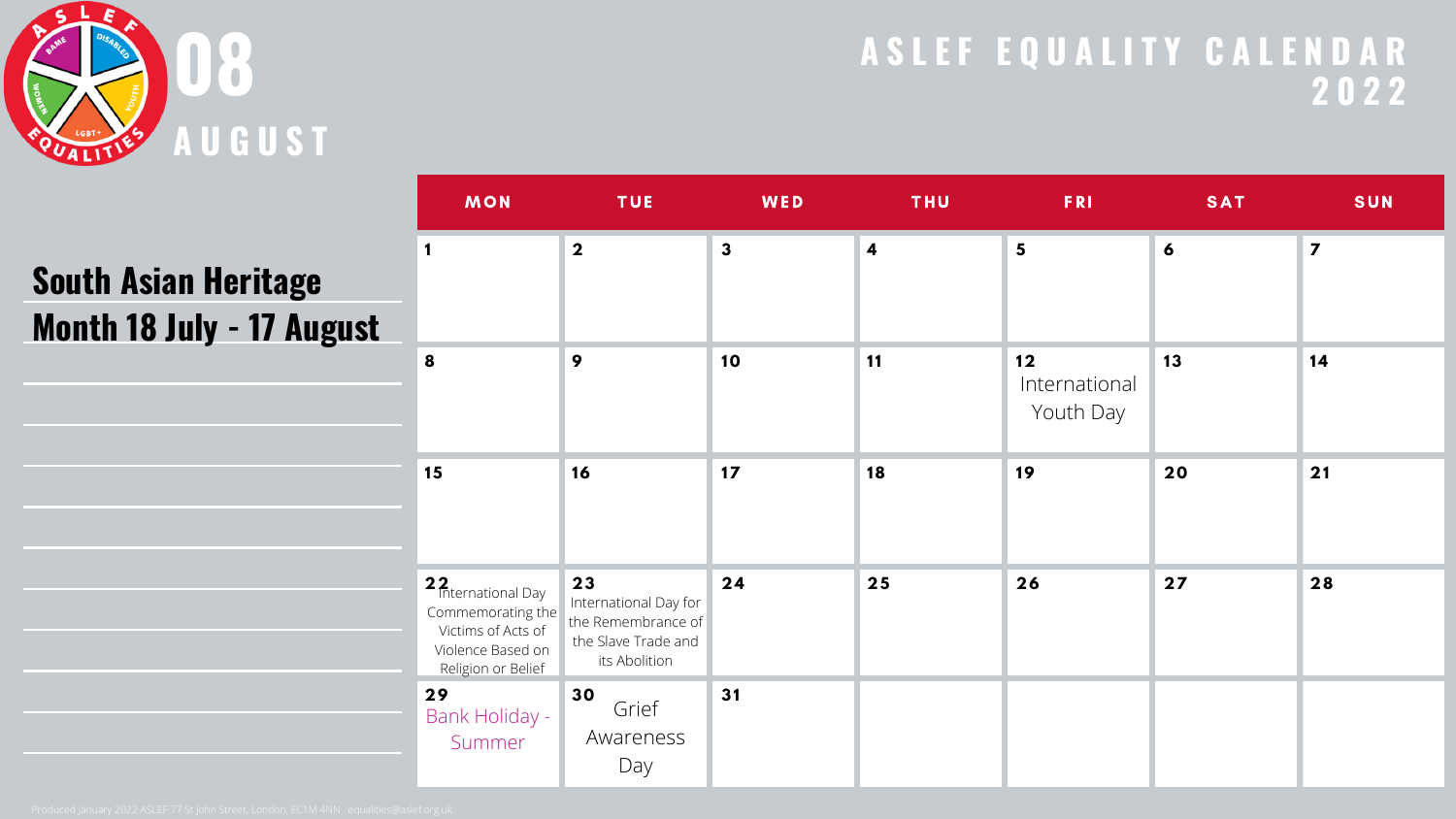

| MON                     | <b>Example 19 TUE</b>                        | <b>Experience MED</b>   | <b>THU</b> | <b>Example 20 FRI SAT SAT AND SAT AND SAT AND SAT AND SAT AND SAT AND SAT AND SAT AND SAT AND SAMPLE OF A START A</b> |                                          | SUN |
|-------------------------|----------------------------------------------|-------------------------|------------|-----------------------------------------------------------------------------------------------------------------------|------------------------------------------|-----|
|                         |                                              |                         |            | $\overline{\mathbf{2}}$                                                                                               | $\mathbf{3}$                             | 4   |
| $\overline{\mathbf{5}}$ | $\boldsymbol{6}$                             | $\overline{\mathbf{z}}$ | 8          | 9                                                                                                                     | 10<br>World Suicide<br>Prevention<br>Day | 11  |
| 12                      | 13                                           | 14                      | 15         | 16                                                                                                                    | 17                                       | 18  |
| 19                      | 20<br><b>Bisexual Awareness Week 20 - 26</b> | 21                      | $22$       | 23<br>Bi Visibility<br>Day                                                                                            | 24                                       | 25  |
| 26                      | 27                                           | 28                      | 29         | 30                                                                                                                    |                                          |     |
|                         |                                              |                         |            |                                                                                                                       |                                          |     |
|                         | National Inclusion Week 26 - 02/10           |                         |            |                                                                                                                       |                                          |     |

Produced January 2022 ASLEF 77 St John Street, London, EC1M 4NN equalities@aslef.org.uk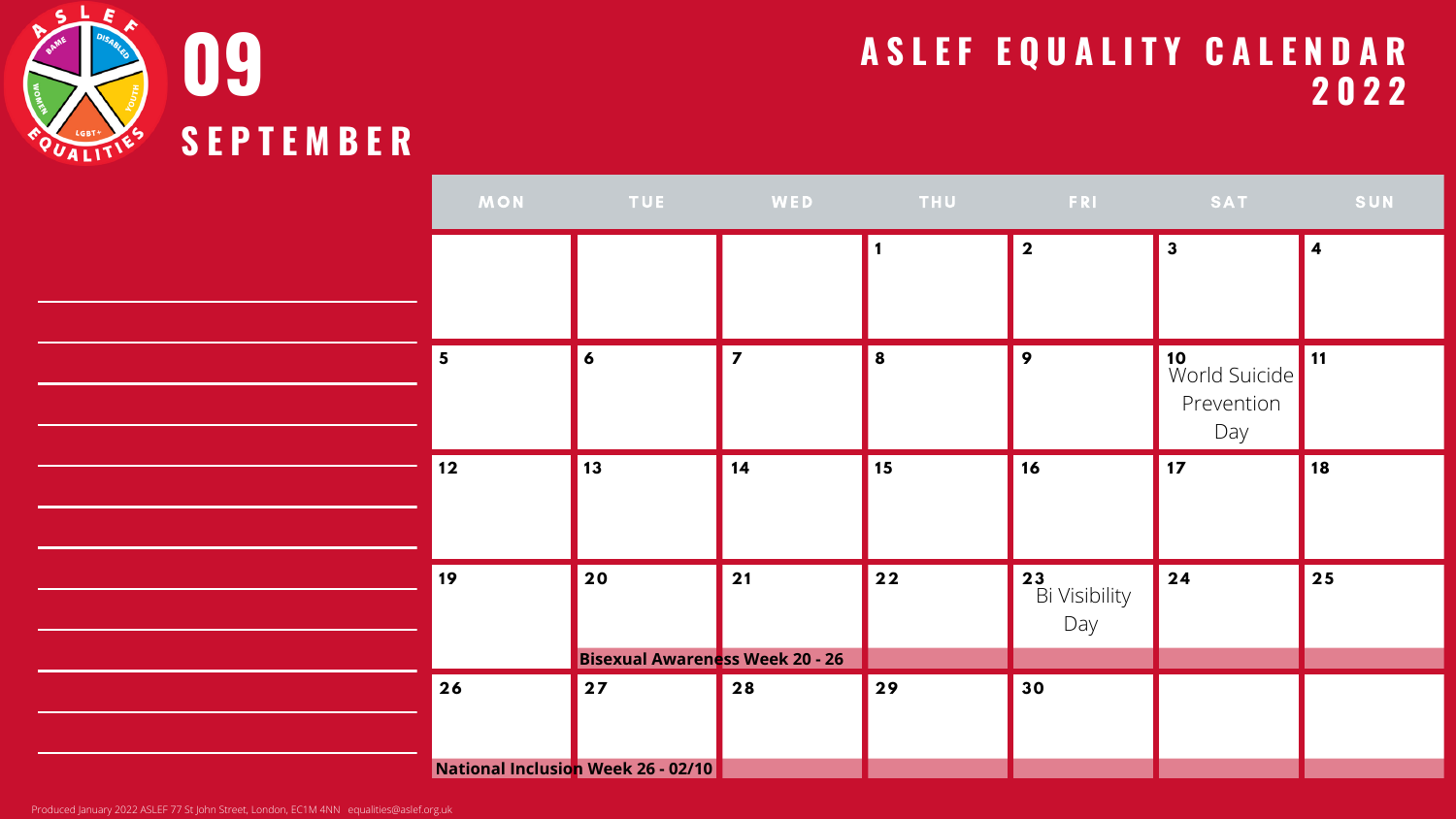

#### **Black History Month 01-31**

| and the control of the control of the control of the control of the control of the control of the control of th |  |  |
|-----------------------------------------------------------------------------------------------------------------|--|--|
|                                                                                                                 |  |  |
|                                                                                                                 |  |  |
|                                                                                                                 |  |  |
|                                                                                                                 |  |  |
|                                                                                                                 |  |  |
|                                                                                                                 |  |  |
|                                                                                                                 |  |  |
|                                                                                                                 |  |  |
|                                                                                                                 |  |  |
|                                                                                                                 |  |  |
|                                                                                                                 |  |  |
|                                                                                                                 |  |  |
|                                                                                                                 |  |  |
|                                                                                                                 |  |  |
|                                                                                                                 |  |  |
|                                                                                                                 |  |  |

| <b>MON</b>                          | <b>TUE</b>                          | WED                                    | <b>THU</b> | <b>FRI</b>                                          | <b>SAT</b>                             | <b>SUN</b>              |
|-------------------------------------|-------------------------------------|----------------------------------------|------------|-----------------------------------------------------|----------------------------------------|-------------------------|
|                                     |                                     |                                        |            |                                                     | 1                                      | $\overline{\mathbf{2}}$ |
|                                     |                                     |                                        |            |                                                     | National Inclusion Week 26 /09 - 02/10 |                         |
| $\mathbf{3}$                        | $\boldsymbol{4}$                    | $\overline{\mathbf{5}}$                | 6          | $\overline{\mathbf{z}}$                             | 8                                      | 9                       |
| 10<br>World Mental<br>Health Day    | 11<br>National<br>Coming Out<br>Day | 12                                     | 13         | 14                                                  | 15                                     | 16                      |
| 17                                  | 18<br>World<br>Menopause<br>Day     | 19<br>International<br>Pronouns<br>Day | 20         | 21<br>Show Racism<br>the Red Card's<br>Wear Red Day | $22$                                   | 23                      |
| 24                                  | 25                                  | 26 Intersex<br>Awareness<br>Day        | 27         | 28                                                  | 29                                     | 30                      |
| <b>Asexual Awareness Week 24-30</b> |                                     |                                        |            |                                                     |                                        |                         |
| 31                                  |                                     |                                        |            |                                                     |                                        |                         |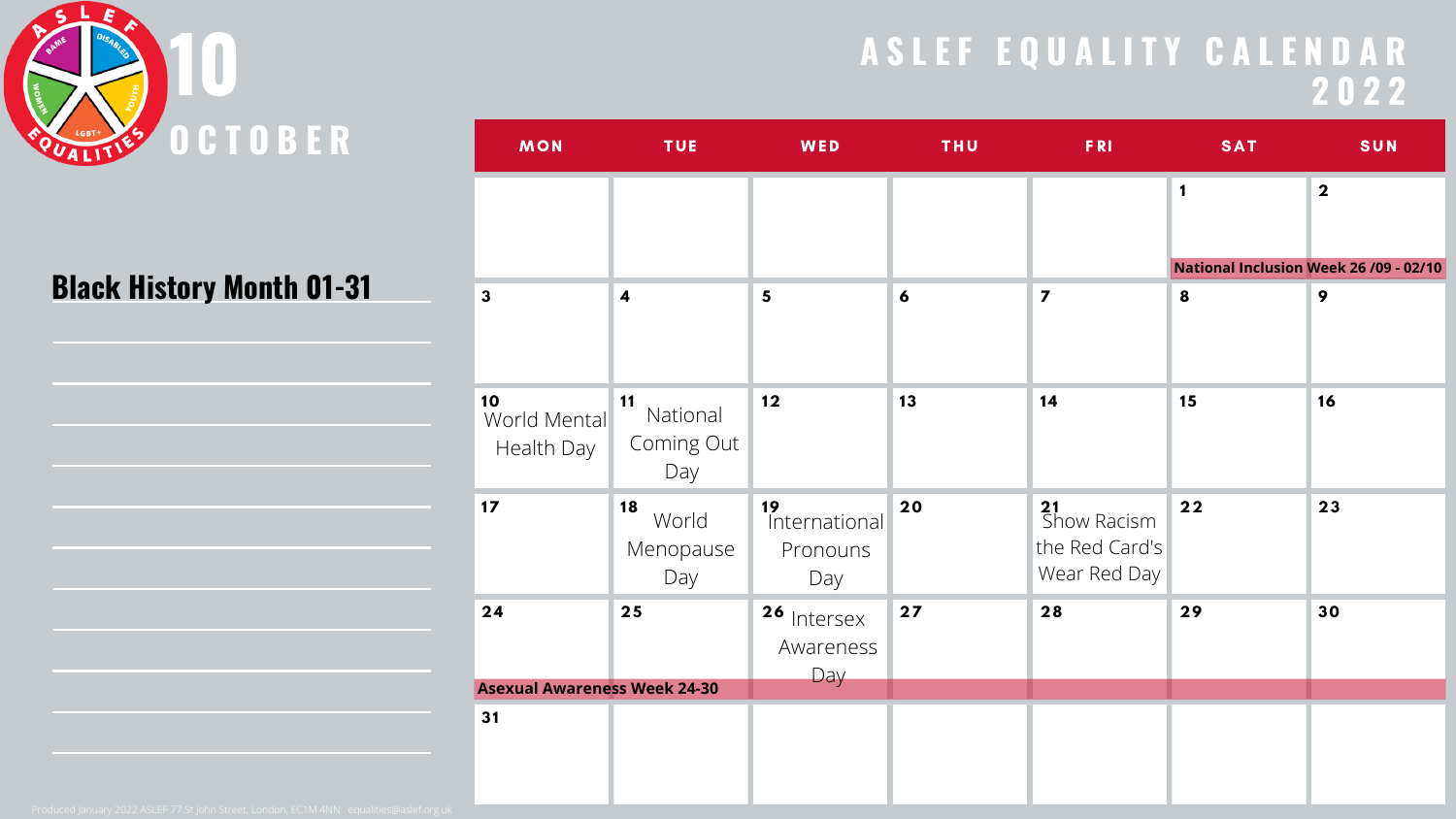

|                                                     | <b>MON</b>                                | <b>TUE</b> | WED         | <b>THU</b> | <b>FRI</b>                                                                     | <b>SAT</b>                                           | <b>SUN</b>                           |
|-----------------------------------------------------|-------------------------------------------|------------|-------------|------------|--------------------------------------------------------------------------------|------------------------------------------------------|--------------------------------------|
| <b>Islamophobia Awareness Month</b><br>$01 - 30$    |                                           |            |             |            |                                                                                | 5                                                    | $\boldsymbol{6}$                     |
| <b>UK Disability History Month</b><br>18/11 - 20/12 |                                           | 8          | $\mathbf Q$ | 10         | 11                                                                             | 12                                                   | 13                                   |
| <b>Young Workers Month 01-30</b>                    | 14<br><b>Trans Awareness Week 13 - 19</b> | 15         | 16          | 17         | 18                                                                             | 19 International 20<br>Men's Day<br>World Toilet Day | Transgender<br>Day of<br>Remembrance |
|                                                     | 21                                        | 22         | 23          | 24         | 25<br>International Day<br>for the Elimination<br>of Violence Against<br>Women | 26                                                   | 27                                   |
|                                                     | 28                                        | 29         | 30          |            |                                                                                |                                                      |                                      |

Produced January 2022 ASLEF 77 St John Street, London, EC1M 4NN equalities@aslef.org.uk